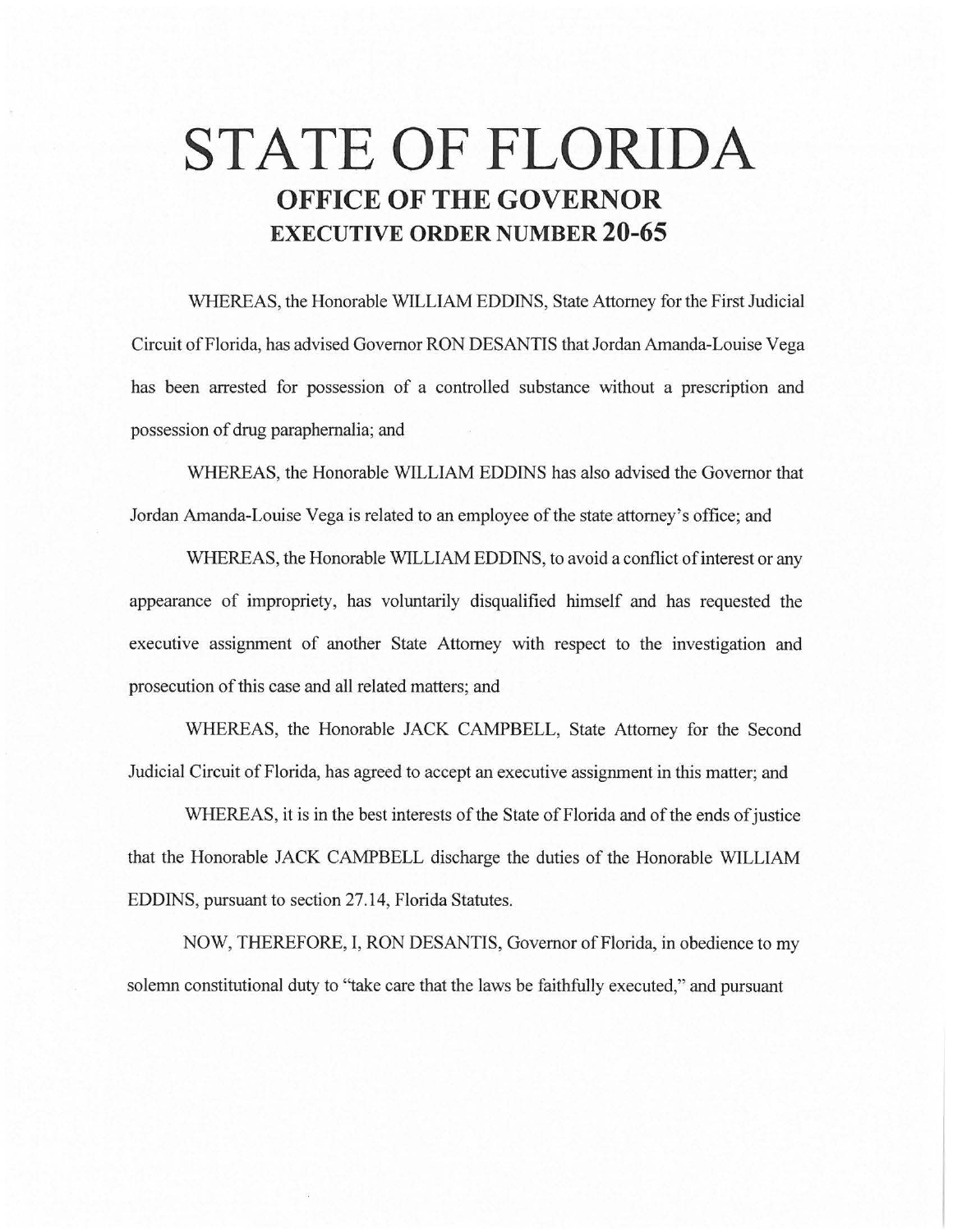to the Constitution and laws of the State of Florida, issue the following Executive Order, effective immediately:

#### Section 1.

The Honorable JACK CAMPBELL, State Attorney for the Second Judicial Circuit of Florida, referred to as the "Assigned State Attorney," is assigned to discharge the duties of the Honorable WILLIAM EDDINS, State Attorney for the First Judicial Circuit of Florida, as they relate to the investigation, prosecution, and all matters related to Jordan Amanda-Louise Vega.

# Section 2.

The Assigned State Attorney or one or more Assistant State Attorneys and Investigators, who have been designated by the Assigned State Attorney, shall proceed immediately to the First Judicial Circuit of Florida, and are vested with the authority to perform the duties prescribed herein.

## Section 3.

All residents of the First Judicial Circuit are requested, and all public officials are directed, to cooperate and render whatever assistance is necessary to the Assigned State Attorney, so that justice may be served.

## Section 4.

The period of this Executive Assignment shall be for one (I) year, to and including March 12, 2021.